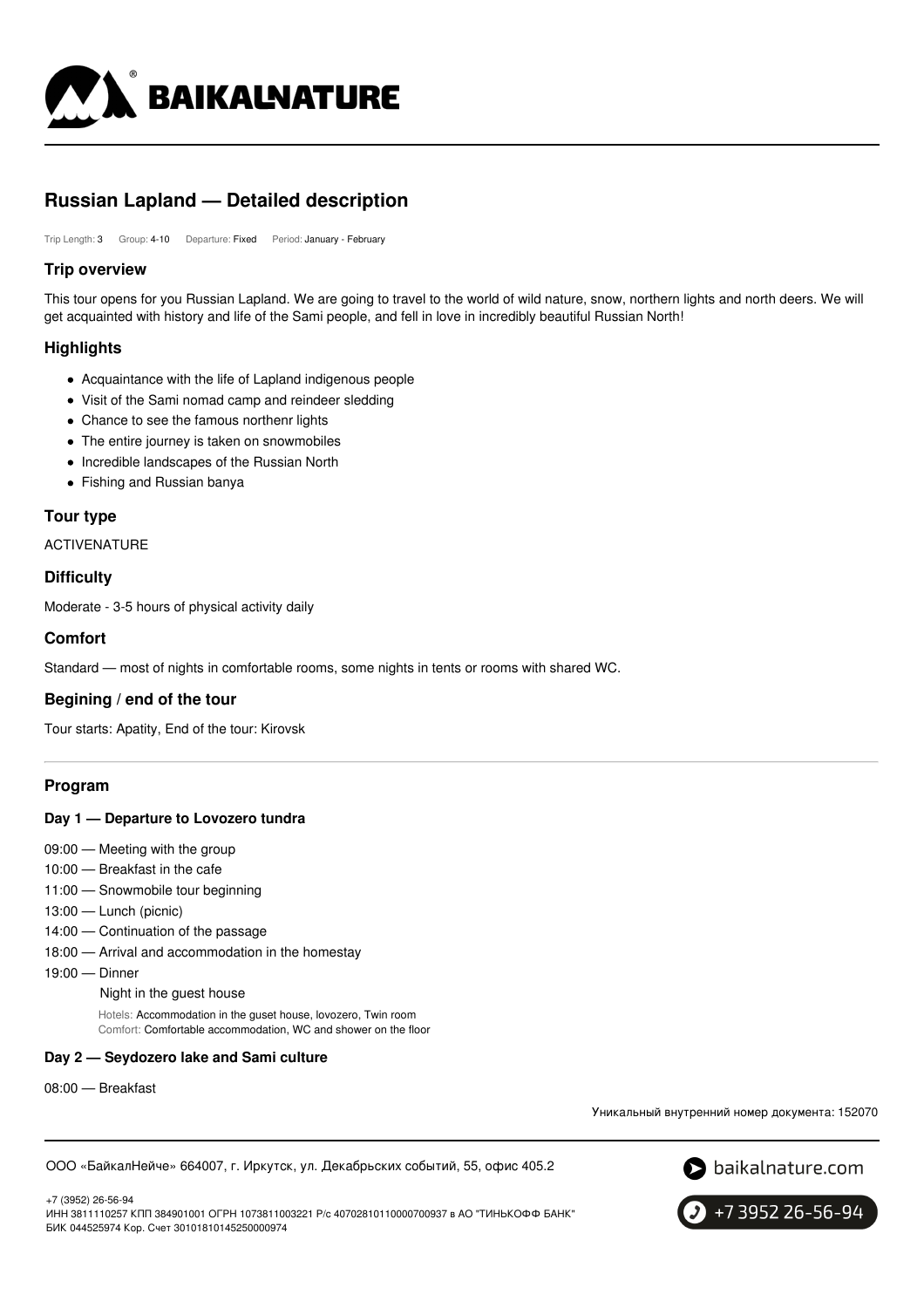

09:00 — Ice fishing

- 10:00 Snowmobiling to the Seydozero lake
- 13:00 Lunch in the guest house
- 14:00 Snowmobiling to the reindeer herders camp
- 19:00 Dinner
- 20:00 Northern lights
- 21:00 Russian banya
	- Night in the guest house

Hotels: Accommodation in the guset house, lovozero, Twin room Comfort: Comfortable accommodation, WC and shower on the floor

#### **Day 3 — Impregnable Khibiny Mountains**

- 09:00 Breakfast
- 10:00 Drive to direction of Khibiny mountains
- 13:00 Lunch (picnic)
- 15:00 Arrival to Kirovsk
- 18:00 Farewell dinner

### **Departures**

| <b>Start</b> | End        | Basic price per person |
|--------------|------------|------------------------|
| 15.01.2021   | 17.01.2021 | 72000.00 RUB           |
| 22.01.2021   | 24.01.2021 | 72000.00 RUB           |
| 29.01.2021   | 31.01.2021 | 72000.00 RUB           |
| 12.02.2021   | 14.02.2021 | 72000.00 RUB           |
| 19.02.2021   | 21.02.2021 | 72000.00 RUB           |

#### **Note**

The price is indicated for one person on a snowmobile. According to the weather conditions the itinerary can be changed. If you want to book the supplementary overnights in hotels before or after the tour, please contact as in advance. Thank you for taking the backpack or luggage of 50 litres maximum. For the tour you need the sunglasses.

# **What's included**

#### **Price includes**

- Accommodation as per itinerary
- Excursions and visits as per itinerary
- Banya
- Letter of invitation
- Snowmobile and equipment rental
- English-speaking guide services
- Meals according to the program

# **Checklist & Equipment**

#### **Price does not include**

- Personal expenses and tips
- Visa fees and travel insurance
- Airline tickets
- Transfer from airport / railway station on first day
- Transfer to airport / railway station on last day



Уникальный внутренний номер документа: 152070

+7 (3952) 26-56-94 ИНН 3811110257 КПП 384901001 ОГРН 1073811003221 Р/с 40702810110000700937 в АО "ТИНЬКОФФ БАНК" БИК 044525974 Кор. Счет 30101810145250000974

ООО «БайкалНейче» 664007, г. Иркутск, ул. Декабрьских событий, 55, офис 405.2

+7 3952 26-56-94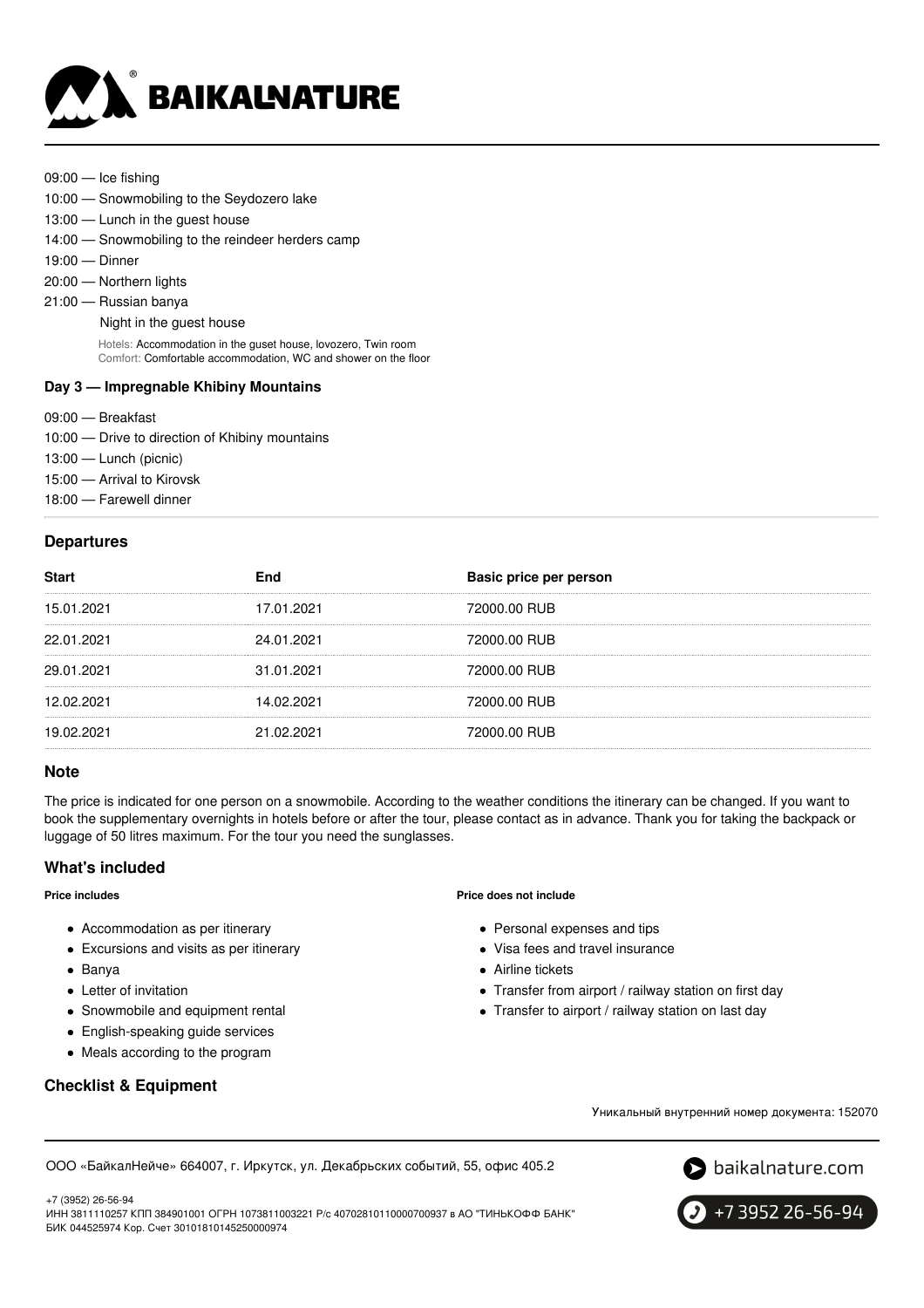

You will need in Russia in winter:

- to protect yourself from the cold weather;
- to protect yourself from the wind;
- to protect your feet from moisture;
- to protect yourself from the sun's reflection from ice and snow.

Allow the system of "three layers":

The first layer, called "second skin", determines the performance of the other two layers. It will transport sweat to the next layer and dry quickly to avoid cooling after exercise. Therefore forget the cotton retains moisture in the skin and choose underwear in synthetic fabrics.

- The second layer must keep the heat of the body as long as possible. Warm synthetic or mixed (wool or fleece turtleneck sweater) fabrics, that dry quickly, are preferable.
- The third layer should protect you against wind and moisture. Choose a jacket, long enough, 100% waterproof, preferably with hood.

We recommend you to pack all your stuff in two bags: a small backpack and a large travelling bag.

SMALL BACKPACK: will be useful for carrying your personal belongings during the day (camera, film, personal medication, bottled water, etc.) You will also use it as hand luggage during air travel for all your heavy (to lighten the travel bag in the luggage compartment), fragile (camera, etc.) and necessary (toilet bag, etc.) things.

BIG TRAVEL BAG or BIG BACKPACK: must contain the rest of your stuff. It will be in the luggage compartment during the flight. It will be transported by vehicles.

### **Recommended checklist**

Sunglasses Thermal underwear POLARTEC or similar pullover Windproof waterproof pants and jacket (GORE-TEX, EVENT, SIMPA-TEX) Long sleeve shirts or sweatshirts T-shirts **Socks** Down jacket Fleece jacket or warm sweater Comfortable pants Mountain boots for walking on ice and snow Thick socks Wool gloves and winter cap Lipstick Bath towel Swimsuit Important travel documents: Passport and visa, original or electronic airplane tickets (with a sets of photocopies kept separately), bank card

#### **Visa**

You need a tourist visa to travel to Russia. It can be issued for a maximum period of 30 days. Your passport has to be valid for at least six months after the expiry date of your visa and to have at least two blank pages.

BaikalNature offers visa support and has created "BaikalNature letter of invitation" package. If you buy a BaikalNature tour, this package is absolutely free; when you buy any other BaikalNature service, you will have to pay for this package. For more information please conact your nearest Russian Embassy or Visa Application Center.

### **Money**

Уникальный внутренний номер документа: 152070

ООО «БайкалНейче» 664007, г. Иркутск, ул. Декабрьских событий, 55, офис 405.2



+7 (3952) 26-56-94 ИНН 3811110257 КПП 384901001 ОГРН 1073811003221 Р/с 40702810110000700937 в АО "ТИНЬКОФФ БАНК" БИК 044525974 Кор. Счет 30101810145250000974